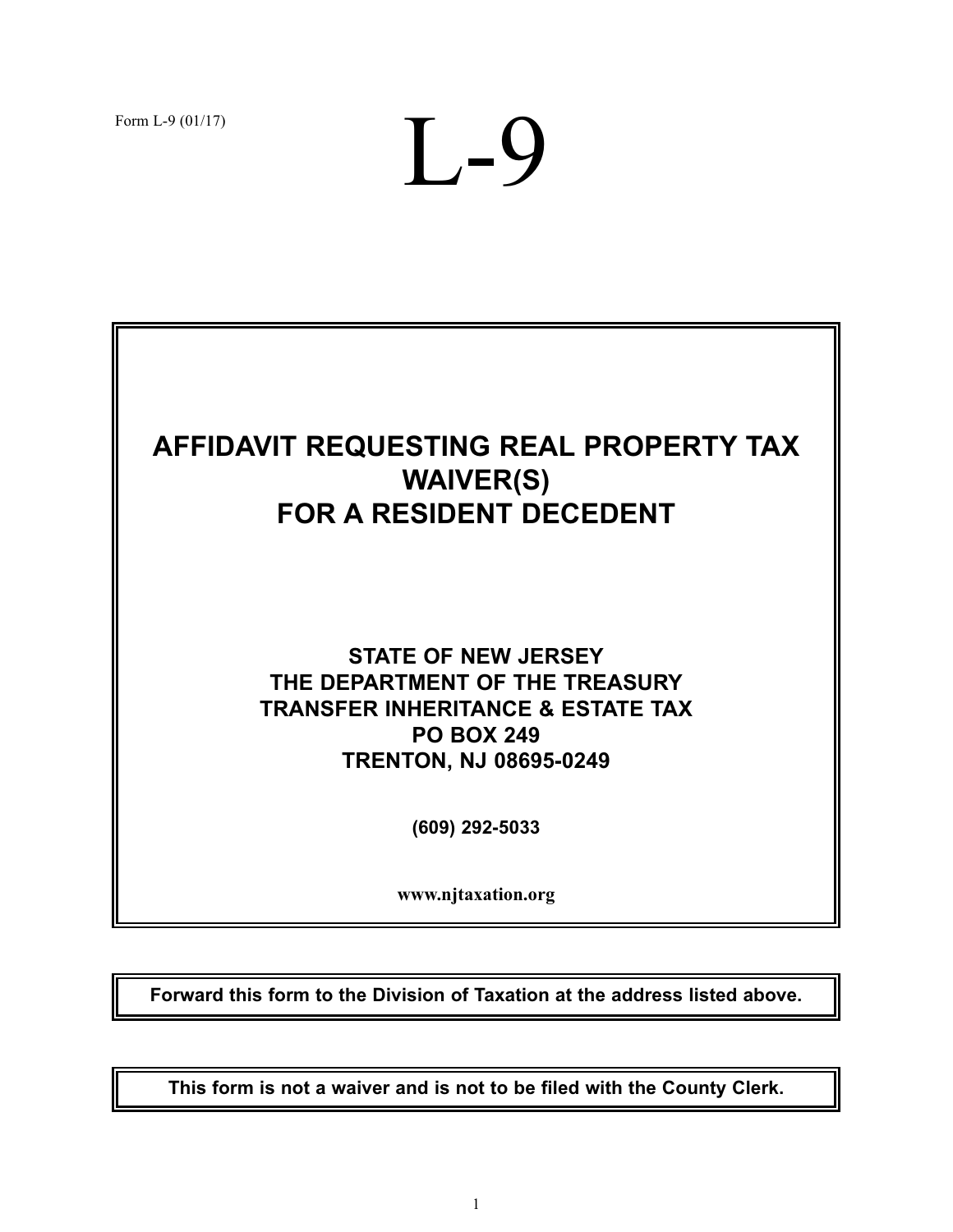# **Instructions**

## **ELIGIBILITY**

Form L-9 is an affidavit executed by the executor, administrator, or joint tenant requesting the issuance of a tax waiver for real property located in New Jersey which was held by a resident decedent.

Form L-9 may NOT be used if any of the following conditions exist:

- **• The real estate was held as tenants-by-the-entirety (jointly by spouse/civil union partner)** and the spouse/civil union partner is surviving. (NOTE: No waiver is needed for this property, and none will be issued.)
- **• Any asset valued at \$500 or more passes to a beneficiary other than one of the following Class A beneficiaries:** The decedent's parents, grandparents, spouse/civil union partner (on/after February 19, 2007), domestic partner (on/after July 10, 2004), children, legally adopted children, children's issue (grandchildren, great-grandchildren), legally adopted children's issue, or stepchildren.

(Assets may pass by will, intestacy (no will), trust, operation of law, transfer intended to take effect in possession or enjoyment at or after death, or by transfer within three years of death.)

- **• A trust agreement exists or is created under the terms of the decedent's will.** In the event that all other conditions for the use of Form L-9 are met and there is no possibility that any portion of the trust assets will pass other than to a Class A beneficiary, the Division may give consideration to the issuance of a real estate tax waiver.
- **• The relationship of a mutually acknowledged child is claimed to exist.**
- The decedent's date of death is **before January 1, 2017,** and his/her gross estate plus adjusted taxable gifts **exceeds \$675,000** as determined for Federal Estate Tax purposes under the provisions of the Internal Revenue Code, in effect on December 31, 2001, (If so, a New Jersey Estate Tax return must be filed.)
- The decedent's date of death is **on or after January 1, 2017,** and his/her gross estate **exceeds \$2,000,000** as determined for Federal Estate Tax purposes under the provisions of the current Internal Revenue Code (If so, a New Jersey Estate Tax return must be filed).
- When there is any New Jersey Inheritance Tax or Estate Tax, or when an Inheritance or Estate Tax return is required to be filed.

## **REQUIRED DOCUMENTS:**

 $\Box$  Copy of the decedent's will, codicils and related writings, and any trust agreements.

- $\Box$  Copy of the Deed for the property listed on the form.
- $\Box$  Copy of Executor's or Administrator's certificate (letters of testamentary or of administration).
- $\Box$  Copy of the decedent's death certificate.
- o Copy of the decedent's last full-year Federal Income Tax Return. (Include Schedules A, B, and D.)
- $\Box$  Copy of any existing appraisals or current contracts of sale.

## **This form is not a tax waiver and is not to be filed with the County Clerk.**

This completed form and attachments should be forwarded to:

NJ Division of Taxation Inheritance and Estate Tax Branch 50 Barrack Street, 3rd Floor PO Box 249 Trenton, NJ 08695-0249

Additional information pertaining to the use of Form L-9 may be obtained by calling the Inheritance and Estate Tax Branch at 609-292-5033 or visiting the Division of Taxation website at www.njtaxation.org.

#### **THIS FORM MAY BE REPRODUCED IN ITS ENTIRETY**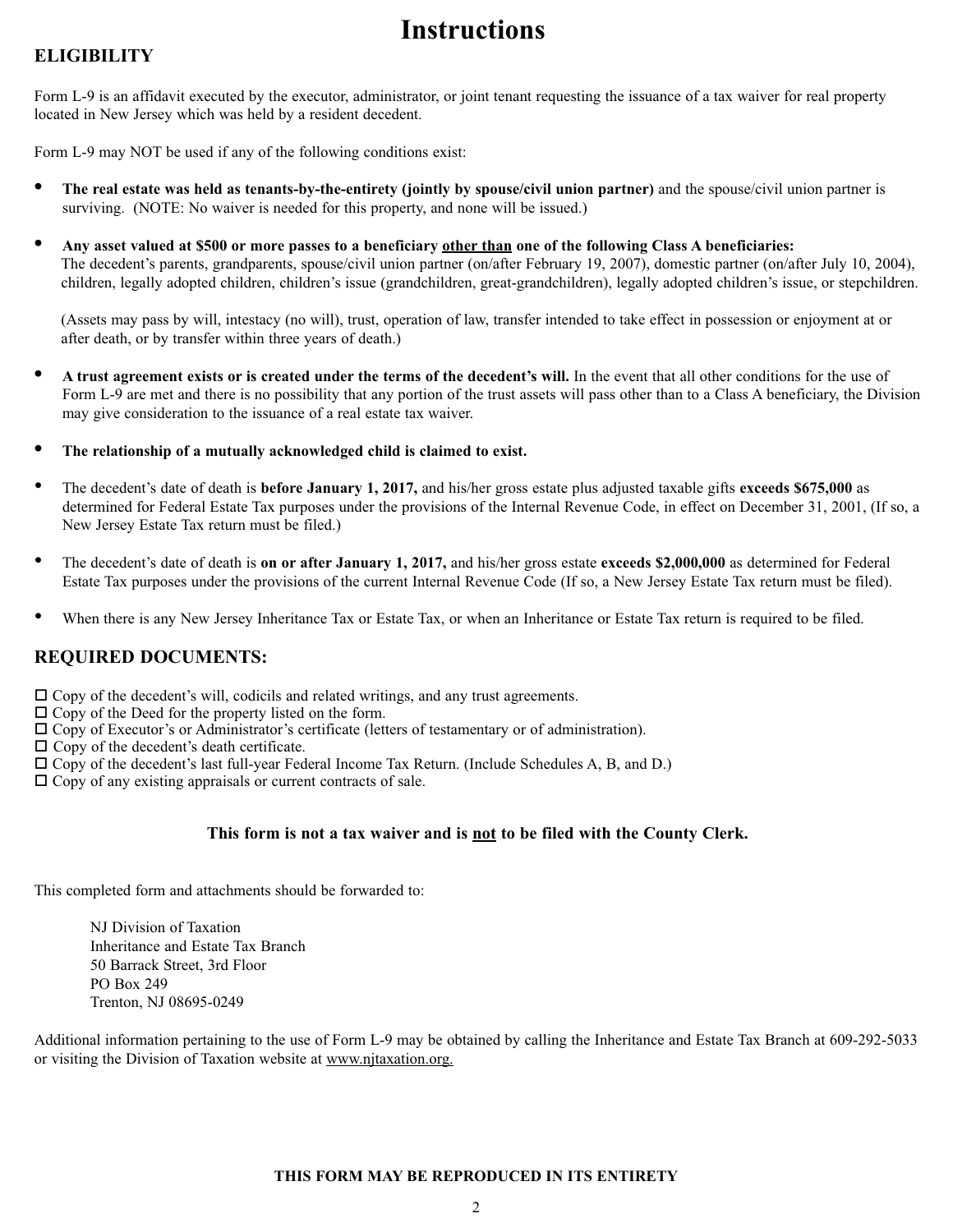1/17

| Decedent's Name: | (First)<br>(Last)                                                                                                                                                                                                                                                                |                                                                            |  |  |
|------------------|----------------------------------------------------------------------------------------------------------------------------------------------------------------------------------------------------------------------------------------------------------------------------------|----------------------------------------------------------------------------|--|--|
|                  | Decedent's SS No. The contract of the contract of the contract of the contract of the contract of the contract of the contract of the contract of the contract of the contract of the contract of the contract of the contract<br>Date of Death (mm/dd/yy) _____________________ | County of Residence <b>Example 20</b>                                      |  |  |
|                  | This form may be used only if all beneficiaries are Class A, there is no New Jersey Inheritance or Estate Tax, and<br>there is no requirement to file a tax return.                                                                                                              |                                                                            |  |  |
| <b>PART I</b>    |                                                                                                                                                                                                                                                                                  |                                                                            |  |  |
|                  | The decedent's gross estate (plus adjusted taxable gifts) consisted of the following:                                                                                                                                                                                            |                                                                            |  |  |
|                  |                                                                                                                                                                                                                                                                                  |                                                                            |  |  |
| В.               |                                                                                                                                                                                                                                                                                  |                                                                            |  |  |
|                  |                                                                                                                                                                                                                                                                                  |                                                                            |  |  |
| D.               |                                                                                                                                                                                                                                                                                  | $\sim$                                                                     |  |  |
| Е.               |                                                                                                                                                                                                                                                                                  | the control of the control of the control of the control of the control of |  |  |
| F.               | Life insurance policies, whether paid to a beneficiary or to the estate $\ldots \ldots \ldots \ldots$                                                                                                                                                                            | $\frac{1}{2}$                                                              |  |  |
| G.               | Transfers intended to take effect in possession or enjoyment at or after death                                                                                                                                                                                                   |                                                                            |  |  |
| Η.               |                                                                                                                                                                                                                                                                                  | $\frac{1}{2}$                                                              |  |  |
|                  | Gross estate (Total A thru H) (Line 1, Federal Estate Tax Form 706) \$                                                                                                                                                                                                           |                                                                            |  |  |
|                  | J. Adjusted Taxable Gifts (Line 4, 2001 Federal Estate Tax Form 706) \$                                                                                                                                                                                                          |                                                                            |  |  |

#### **If the date of death is before January 1, 2017, AND the Total (Line M) is greater than \$675,000, THIS FORM MAY NOT BE USED. A New Jersey Estate Tax Return must be filed.**

#### If the date of death is on or after January 1, 2017, AND the Gross Estate (Line I) is greater than \$2 million, THIS FORM MAY NOT **BE USED. A 2017 New Jersey Estate Tax Return must be filed.**

### **PART II**

List all transfers made by the decedent within three years of date of death. (Attach additional sheets as needed.)

M. Total (I plus J) . . . . . . . . . . . . . . . . . . . . . . . . . . . . . . . . . . . . . . . . . . . . . . . . . . . . . . . . . . . \$\_\_\_\_\_\_\_\_\_\_\_\_\_\_\_\_\_\_\_\_\_\_\_\_

| <b>Date</b> | <b>Transferee/Beneficiary</b> | Relationship | <b>Property Transferred</b> | Value |
|-------------|-------------------------------|--------------|-----------------------------|-------|
|             |                               |              |                             |       |
|             |                               |              |                             |       |
|             |                               |              |                             |       |

#### **PART III**

| <b>Description of New Jersey Real Estate</b>                                                                |                                                                                                             | <b>Full Assessed Value</b><br>for Year of Death | <b>Full Market Value</b><br>at Date of Death |
|-------------------------------------------------------------------------------------------------------------|-------------------------------------------------------------------------------------------------------------|-------------------------------------------------|----------------------------------------------|
| Street and Number                                                                                           |                                                                                                             |                                                 |                                              |
| Municipality                                                                                                | County                                                                                                      |                                                 |                                              |
| Lot                                                                                                         | <b>Block</b>                                                                                                |                                                 |                                              |
|                                                                                                             | Owner(s) of Record: (If decedent owned a fractional interest, state how held and fractional value thereof.) |                                                 |                                              |
| Amount of Mortgage Balance (if any)                                                                         | \$                                                                                                          |                                                 |                                              |
| Street and Number                                                                                           |                                                                                                             |                                                 |                                              |
| Municipality                                                                                                | County                                                                                                      |                                                 |                                              |
| Lot                                                                                                         | <b>Block</b>                                                                                                |                                                 |                                              |
| Owner(s) of Record: (If decedent owned a fractional interest, state how held and fractional value thereof.) |                                                                                                             |                                                 |                                              |
| Amount of Mortgage Balance (if any)                                                                         | \$                                                                                                          |                                                 |                                              |